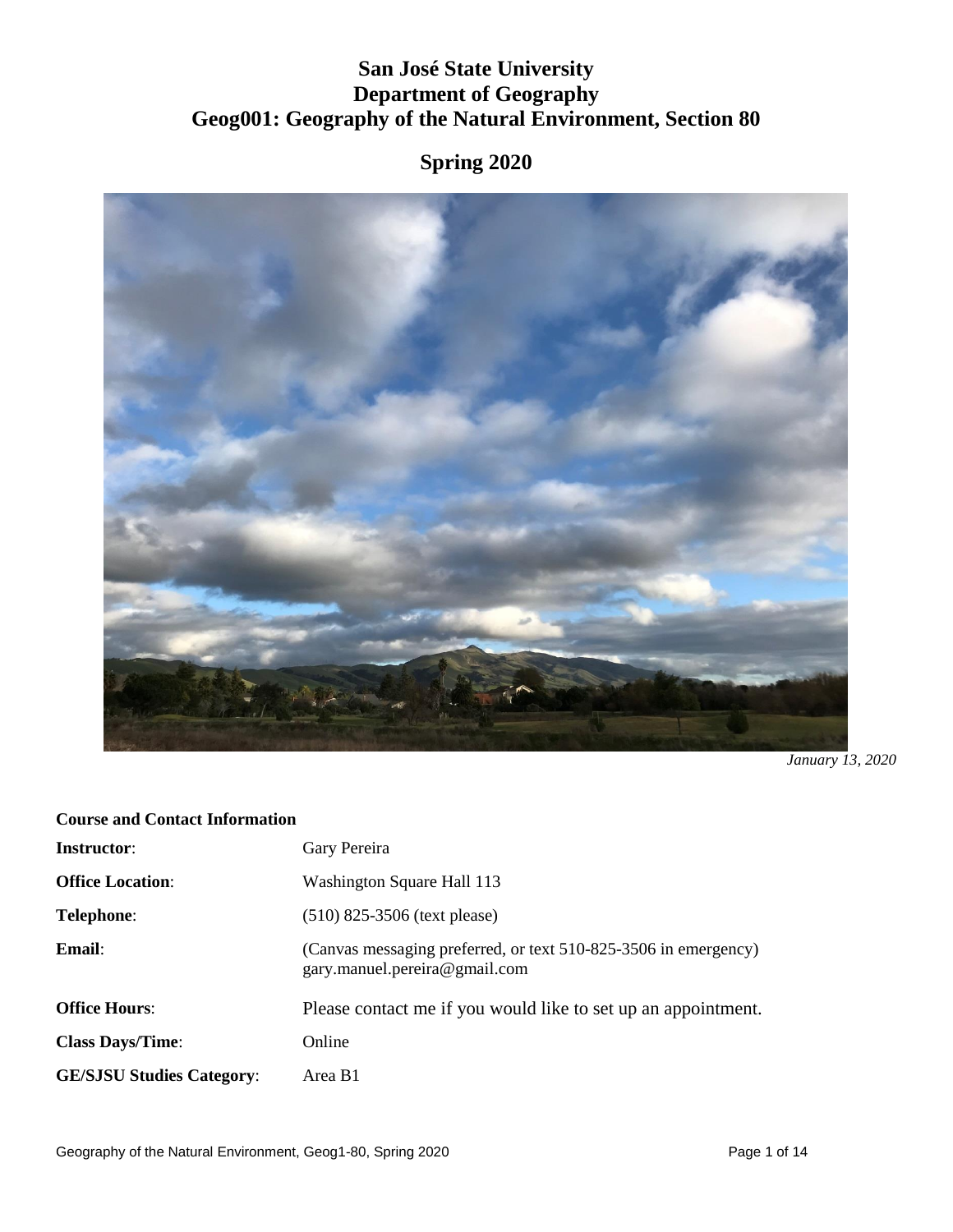## **Course Format**

This is an online course. Internet connectivity and a computer are required. Course materials (including this syllabus) can be found on the Canvas Leaning Management System course login website at [http://sjsu.instructure.com,](http://sjsu.instructure.com/) under **Files**. Assignments are all listed and described under **Assignments**. Additional guidance and discussion will be posted periodically under **Announcements**. You will generate documents and submit them online as homework assignments and a final paper.

#### **Course Description**

This course covers the basic sciences that describe the Earth's atmosphere, hydrosphere, biosphere, and lithosphere.

#### **Course Goals and Learning Outcomes**

This course is approved for General Education Core Physical Science area, B1. Upon successful completion of this course, students will be able to:

1: use the methods of science and knowledge derived from current scientific inquiry in life or physical science to question existing explanations.

Evidence-based learning and discovery form the basis of scientific inquiry. The focus of this class is therefore on evidence, rather than belief. Challenges to existing explanations are approached through examination of evidence.

2: demonstrate ways in which science influences and is influenced by complex societies, including political and moral issues.

The technical and cognitive methods of understanding used by researchers in physical geography are described throughout the course. The goal of achieving relative independence of the natural sciences from social belief systems is recognized, as is the influence of such belief systems on the process of achieving that goal. The influence of the resulting comprehension of natural systems on human societies is emphasized throughout the course, particularly with regard to natural disasters like earthquakes, as well as the complex impact of climate change on social systems.

3: recognize the methods of science, including quantitative, analytical reasoning techniques.

The tools and methodologies of the physical geographical sciences, as well as the analytical and algorithmic reasoning techniques, are studied in some detail. Students shall understand how knowledge is achieved and improved on an ongoing basis.gh time; systems of classification; and physical processes of the natural environment.

#### **Textbook**

The **Fundamentals of Physical Geography** ( $2<sup>nd</sup>$  edition) is a free online textbook with over 300 pages and 400 illustrations, photos and animated graphics. It is the work of two professors from the University of British Columbia Okanagan – Dr. Michael Pidwirny & Scott Jones. Important terms are hyperlinked to a glossary. There are links to study guide pages and additional reading within each chapter. Most importantly, 'weblinks' are provided for each chapter that provide a wealth of well-respected sources of additional data and social media. The textbook is accessible here:

<http://www.physicalgeography.net/fundamentals/contents.html>

#### **Additional Readings**

NCA4\_Ch25\_Southwest\_Full.pdf 2018indicatorssummary.pdf StayingSafeWhereTheEarthShakes\_BayArea.pdf PuttingDownRootsInEarthquakeCountry\_BayArea.pdf

These files are all available from Canvas, under **Files**.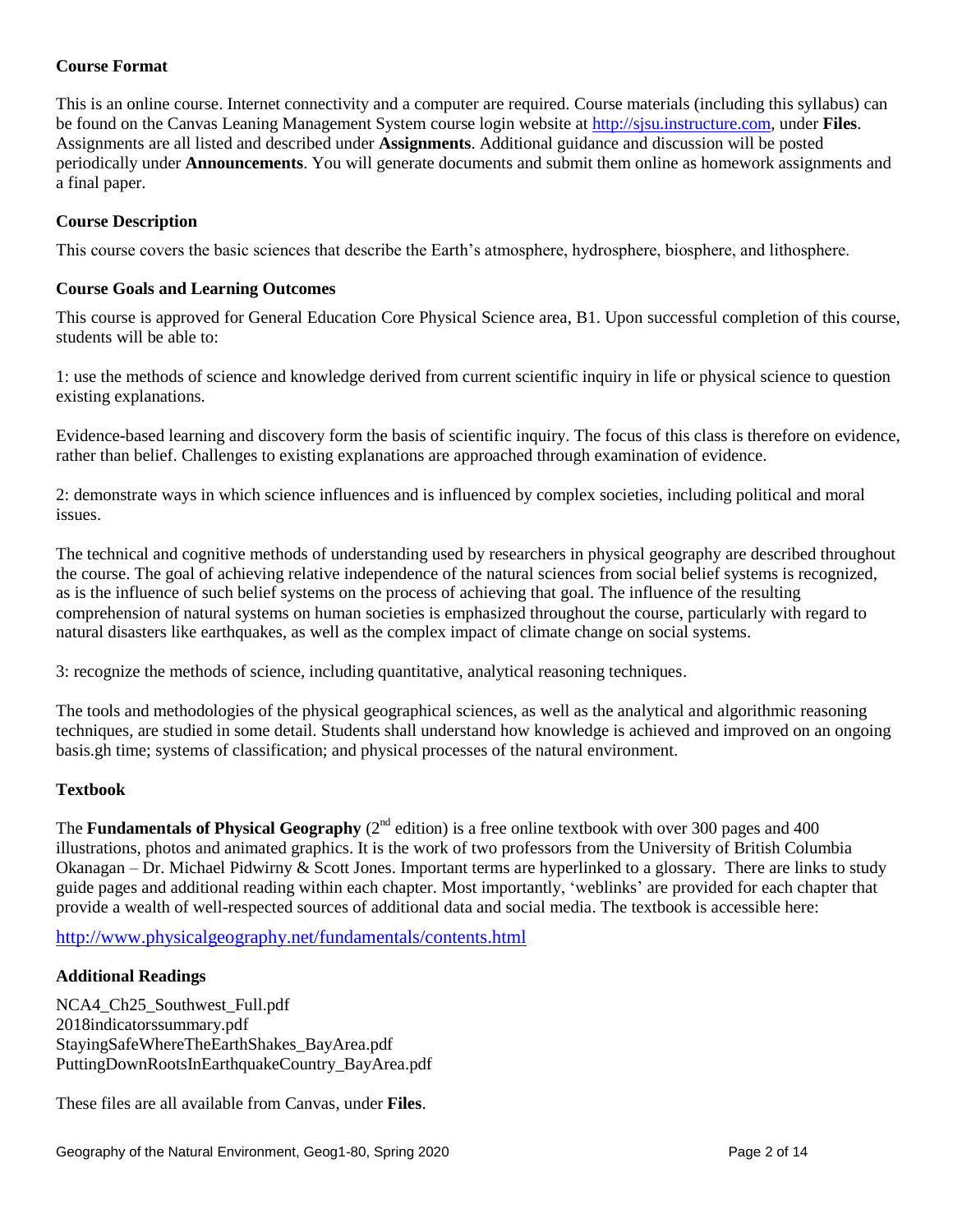#### **Other technology requirements**

A device capable of streaming video from the Internet is required for this course. You should use a computer with a large screen if possible; I do not recommend that you watch the videos on your phone. Most of these streaming videos (including my own) are being offered in high definition. Your computer and Internet connection should be sufficiently powerful to portray them smoothly at the original resolution.

#### **Videos**

Online videos are a big part of this course, and much of the homework will be judged on the basis of how closely you considered them in your discussions. If you are accessing each assignment through Canvas **Assignments**, you might be given the choice of opening a video in a separate browser or of watching it within Canvas. I suggest you open videos in separate browsers and possibly take notes as you watch; that is why a bigger screen is preferable. Separate browsers often also provide additional information, as well as full access to other material on the author's channel. I encourage you to explore the work of any YouTube contributor whose work you appreciate.

However, you might want to open videos by clicking on the embedded option within Canvas (if access is offered), and read over the assignment as you watch. It's up to you. I've included some of my own videos in the homework, and I might provide links to others in the **Announcements**. I'm working on narration.

Some YouTube videos may be preceded by ads. Usually, these ads can be cut short after five seconds by clicking on 'Skip Ad' at the lower right of the screen. There are never ads on my videos, and I get no monetary benefit from YouTube.

#### **Course Requirements and Assignments**

**Homework**: Fourteen homework assignments must be completed on or before the due dates, as described in the course schedule below. Please submit these responses via Canvas. For each homework assignment, I would prefer you use primarily 10pt font with 1½ line spacing. Put your name, the homework number, 'Pereira', 'geog1-80' and 'Fall 2019', arranged at the upper right of the first page. Text, figures, and images lifted from documents or screenshots may be embedded in your homework, but these must all include full attribution. In other words, be honest about which words, figures and images are your and which are from other sources. It is often helpful to include this sort of material, but these should be explicitly cited. Habitual lateness in submitting assignments may result in a full grade change at the instructor's discretion.

Regarding the length in pages or word count expected for each assignment: this depends on the topic and your writing style. I'm looking for understanding, substance, and a willingness to sufficiently pursue each point you are making. It is perfectly reasonable to be unsure about topics that you are just beginning to understand. This is a course in science. Doubt and uncertainty are actually virtues. If your writing style is average, and you avoid redundancy, each homework assignment should run at least three pages.

You will be graded relative to the performance of your classmates in the current and former semesters. I may offer comments or advice in Canvas for each assignment. Check back on each assignment not only for your grade, but also for any comments I may have left. If you'd like to continue the conversation (which I welcome) please do so as a Canvas message to me independently of that particular assignment, which I am unlikely to check back on.

#### **Announcements**

Please check the **Announcements** tab every week. Discussions of homework results and expectations, current events, and other issues of interest to this class will be posted here. Your homework and any one-on-one discussions are kept private, although you are always free to make them public.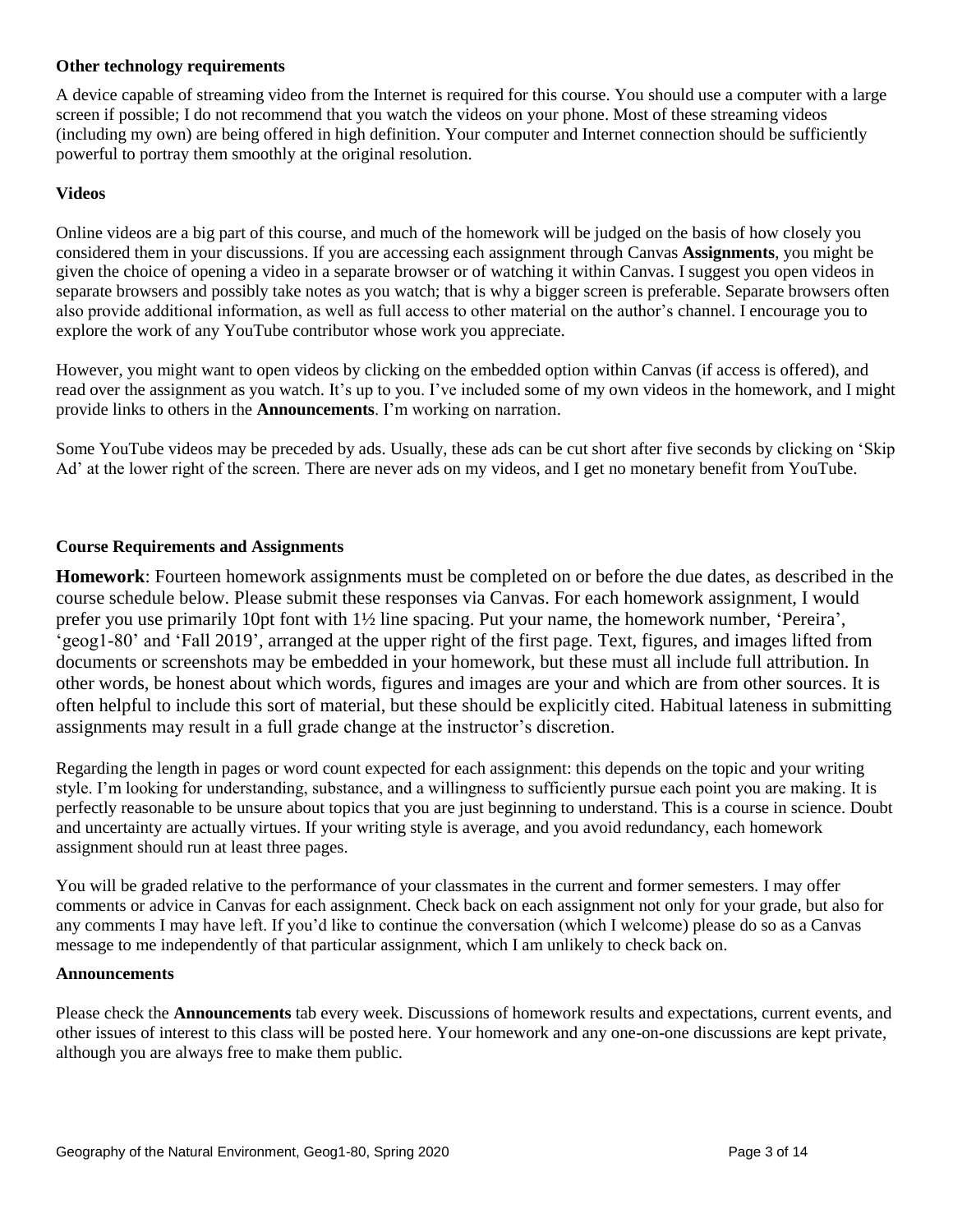## **Final Evaluation**

In at least four to five pages (10pt font,  $1\frac{1}{2}$  spaced as usual), you will be asked to describe steps that might be taken before, during, and after a major destructive earthquake, from the perspective of a family member, and/or neighbor, public servant, health care worker, business officer, planner, etc. in order to reduce suffering and loss. Hopefully, this will never happen to you. But living where we do, we all need to take this seriously. That's why I've chosen this topic in place of a comprehensive test. A full description is provided in the Course Schedule below.

#### **Grading Information**

Homework: Fourteen homework assignments and the Final Exam must be completed on or before the due dates, as described in the Course Schedule below. Please submit these responses via Canvas.

#### **Determination of Grades**

| Homework assignments $(6.5\%$ each) x 14 |      |
|------------------------------------------|------|
| <b>Final Evaluation</b>                  | 9%   |
| <b>Total</b>                             | 100% |

| 98% and above | $A+$                    |
|---------------|-------------------------|
| 94% - 97%     | $\overline{A}$          |
| 93% - 90%     | $A -$                   |
| 89% - 87%     | $B+$                    |
| 86% - 84%     | B                       |
| 83% - 80%     | $B -$                   |
| 79% - 77%     | $C+$                    |
| 76% - 74%     | $\overline{\mathsf{C}}$ |
| 73% - 70%     | $\overline{C}$          |
| 69% - 67%     | $D+$                    |
| 66% - 64%     | D                       |
| 63% - 60%     | D-                      |
| below 60%     | F                       |

#### **University Policies**

SJSU classes are designed such that in order to be successful, it is expected that students will spend a minimum of fortyfive hours for each unit of credit (normally three hours per unit per week), including preparing for class, participating in course activities, completing assignments, and so on. More details about student workload can be found in University Policy S12-3 at [http://www.sjsu.edu/senate/docs/S12-3.pdf.](http://www.sjsu.edu/senate/docs/S12-3.pdf)

Note that "All students have the right, within a reasonable time, to know their academic scores, to reWatch their gradedependent work, and to be provided with explanations for the determination of their course grades." See University Policy F13-1 at http://www.sjsu.edu/senate/docs/F13-1.pdf for more details.

Per University Policy S16-9, university-wide policy information relevant to all courses, such as academic integrity, accommodations, etc. will be available on Office of Graduate and Undergraduate Programs' [Syllabus Information web](http://www.sjsu.edu/gup/syllabusinfo/)  [page](http://www.sjsu.edu/gup/syllabusinfo/) at<http://www.sjsu.edu/gup/syllabusinfo/>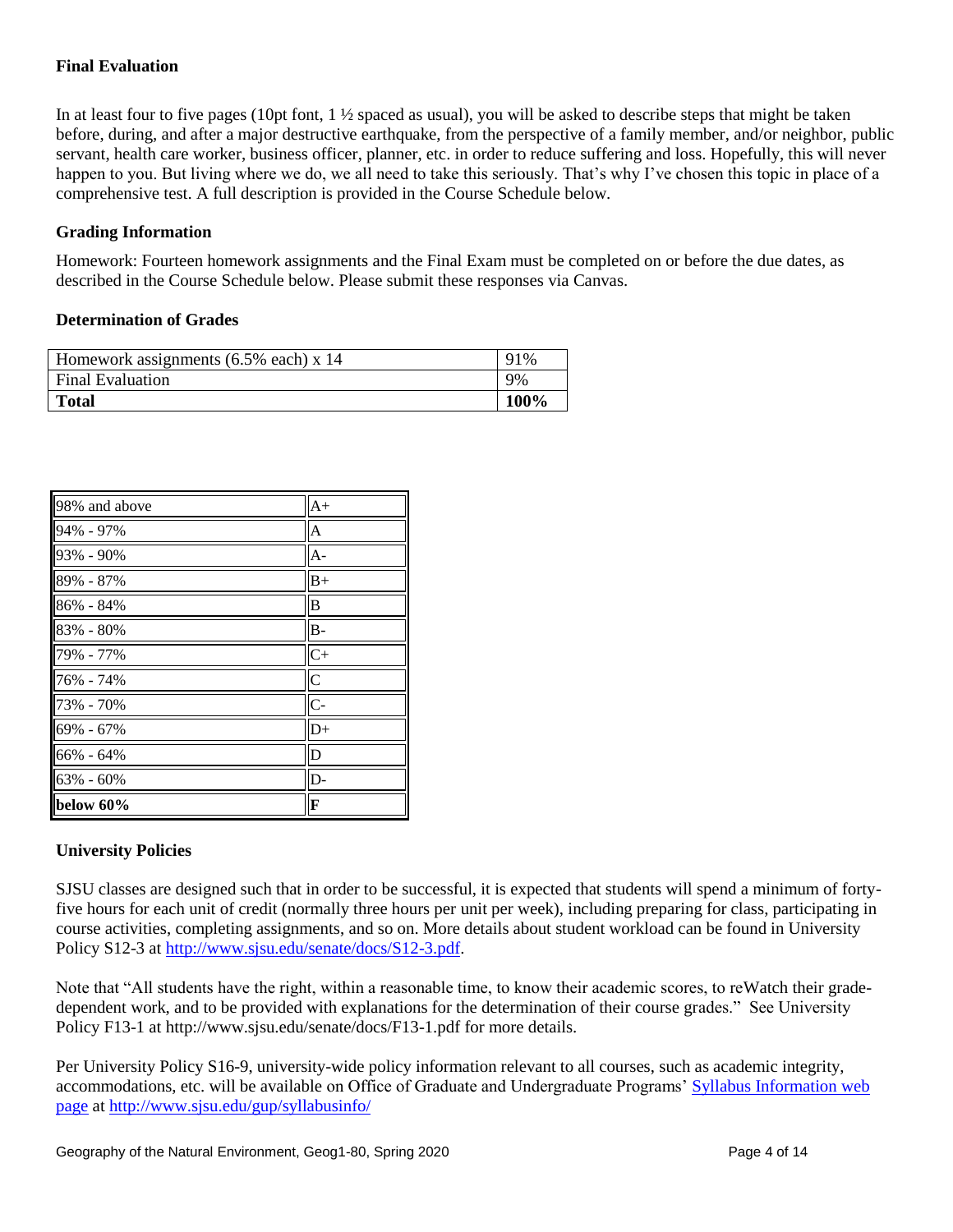# **Geog1-80 / Geography of the Natural Environment / Spring 2020**

## **Course Schedule**

| <b>Week</b> | <b>Due</b><br><b>Date</b> | <b>Discussion, Readings, Videos, Assignments</b>                                                                                                                                                                                                                                                                                                                                                                                                                                                                                                |
|-------------|---------------------------|-------------------------------------------------------------------------------------------------------------------------------------------------------------------------------------------------------------------------------------------------------------------------------------------------------------------------------------------------------------------------------------------------------------------------------------------------------------------------------------------------------------------------------------------------|
| 1           |                           | <b>Topic:</b> The nature of the natural sciences                                                                                                                                                                                                                                                                                                                                                                                                                                                                                                |
|             |                           | <b>Watch:</b> Emergence [Systems Innovation]<br>https://youtu.be/QItTWZc7hKs                                                                                                                                                                                                                                                                                                                                                                                                                                                                    |
|             |                           | Watch: The Science of Patterns [Systems Innovation]<br>https://youtu.be/kh6KMW8J3RQ                                                                                                                                                                                                                                                                                                                                                                                                                                                             |
|             |                           | <b>Watch:</b> Synergies [Systems Innovation]<br>https://youtu.be/rsn5EQoAhUc                                                                                                                                                                                                                                                                                                                                                                                                                                                                    |
|             |                           | Scenes may appear to be random or vague at one scale of observation can be shown to contain intricate<br>patterns at another. The microscope and telescope gave us proof of this long ago.                                                                                                                                                                                                                                                                                                                                                      |
|             |                           | <b>Watch: Powers of Ten Ultimate Zoom</b><br>https://youtu.be/Fl6qnZzVRAU                                                                                                                                                                                                                                                                                                                                                                                                                                                                       |
|             |                           | The spatial scales that will be relevant to this class range from the Earth-Sun system down to that of<br>subatomic particles. Relevant time scales range from millions of years down to fractions of seconds.<br>Consider for example the long timescales involved in the growth of lichen colonies and terracettes, to the<br>short timescales involved in the analysis of birdsong.                                                                                                                                                          |
|             |                           | Watch: Pattern formation in Nature 2: lichens and terracettes [Gary Pereira]<br>https://youtu.be/AZ14PyiqM28                                                                                                                                                                                                                                                                                                                                                                                                                                    |
|             |                           | Watch: Pattern formation in Nature 3: bird song [Gary Pereira]<br>https://youtu.be/UvGue54F4lk                                                                                                                                                                                                                                                                                                                                                                                                                                                  |
|             | 01/29/20                  | <b>Homework 1:</b>                                                                                                                                                                                                                                                                                                                                                                                                                                                                                                                              |
|             |                           | 1. Describe the concepts of emergence, synergies, and pattern formation, and try to illustrate them in the<br>context of the natural sciences with a few examples.                                                                                                                                                                                                                                                                                                                                                                              |
|             |                           | 2. We human beings can see in only a short segment of the electromagnetic spectrum, we can hear only<br>certain wavelengths of sound, and we are each alive and sentient only a certain number of years. We<br>must therefore rely on our technologies, our representational methods, and our collective memory to<br>expand our understanding of the world beyond what each of us can see individually. Give some<br>examples of natural processes that require particular technologies, methods, and memories in order to<br>understand them. |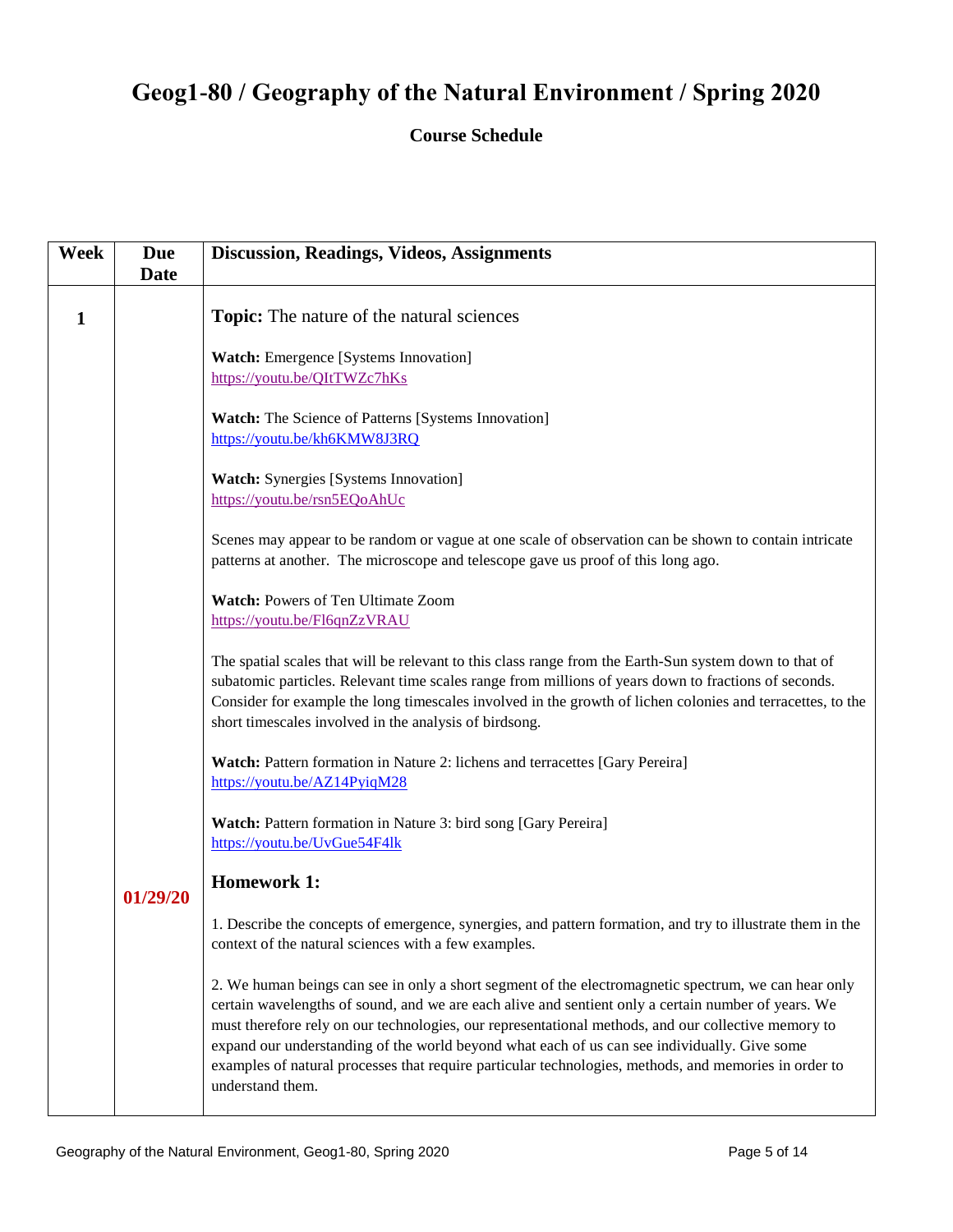| Week | <b>Due</b><br><b>Date</b> | <b>Discussion, Readings, Videos, Assignments</b>                                                                                                                                                                                                                                                                                                                                                                                                                                                                       |
|------|---------------------------|------------------------------------------------------------------------------------------------------------------------------------------------------------------------------------------------------------------------------------------------------------------------------------------------------------------------------------------------------------------------------------------------------------------------------------------------------------------------------------------------------------------------|
| 2    |                           | Topic: Sense and Representation                                                                                                                                                                                                                                                                                                                                                                                                                                                                                        |
|      |                           | Elaborating on last week's second question, it would be helpful take a week to to look more closely at<br>some of the most important technologies available to us in the global search to understand and deal most<br>effectively with a changing climate.                                                                                                                                                                                                                                                             |
|      |                           | <b>Watch:</b> What is Remote Sensing?<br>https://youtu.be/xIsUP1Ds5Pg                                                                                                                                                                                                                                                                                                                                                                                                                                                  |
|      |                           | Watch: How Does LiDAR Remote Sensing Work? Light Detection and Ranging<br>https://youtu.be/EYbhNSUnIdU                                                                                                                                                                                                                                                                                                                                                                                                                 |
|      |                           | Watch: Satellite Remote Sensing for Environmental Protection<br>https://youtu.be/aKfsh2NAuR8                                                                                                                                                                                                                                                                                                                                                                                                                           |
|      | 02/05/20                  | <b>Homework 2:</b>                                                                                                                                                                                                                                                                                                                                                                                                                                                                                                     |
|      |                           | 1. What is remote sensing? What types of remote sensing instruments have been developed to monitor<br>the Earth? What sorts of things do they measure?                                                                                                                                                                                                                                                                                                                                                                 |
|      |                           | 2. How Does LiDAR Remote Sensing Work?                                                                                                                                                                                                                                                                                                                                                                                                                                                                                 |
|      |                           | 3. Describe some of the ways satellites are being used to observe and characterize the world's<br>environments.                                                                                                                                                                                                                                                                                                                                                                                                        |
| 3    |                           | <b>Topic: Energy</b>                                                                                                                                                                                                                                                                                                                                                                                                                                                                                                   |
|      |                           | Watch: A guide to the energy of the Earth<br>https://youtu.be/fHztd6k5ZXY                                                                                                                                                                                                                                                                                                                                                                                                                                              |
|      |                           | Access the text Fundamentals of Physical Geography<br>http://www.physicalgeography.net/fundamentals/contents.html                                                                                                                                                                                                                                                                                                                                                                                                      |
|      |                           | Read CHAPTER 6: Energy and Matter                                                                                                                                                                                                                                                                                                                                                                                                                                                                                      |
|      |                           | Each chapter of the online text Fundamentals of Physical Geography includes a Study Guide page. At<br>the bottom of each Study Guide page is a list of Essay Questions. Responses to questions from the book<br>may be partially copied and pasted from the text. Take your answers, at least in part, from the section of<br>that chapter that discusses the topic at hand. Do NOT take them from the summary of the chapter. Use<br>your own words most of the time, and incorporate what you learn from the videos. |
|      | 02/12/20                  | <b>Homework 3:</b>                                                                                                                                                                                                                                                                                                                                                                                                                                                                                                     |
|      |                           | 1. Describe some internal and external sources of energy for the Earth.                                                                                                                                                                                                                                                                                                                                                                                                                                                |
|      |                           | <b>CONTINUED ON NEXT PAGE</b>                                                                                                                                                                                                                                                                                                                                                                                                                                                                                          |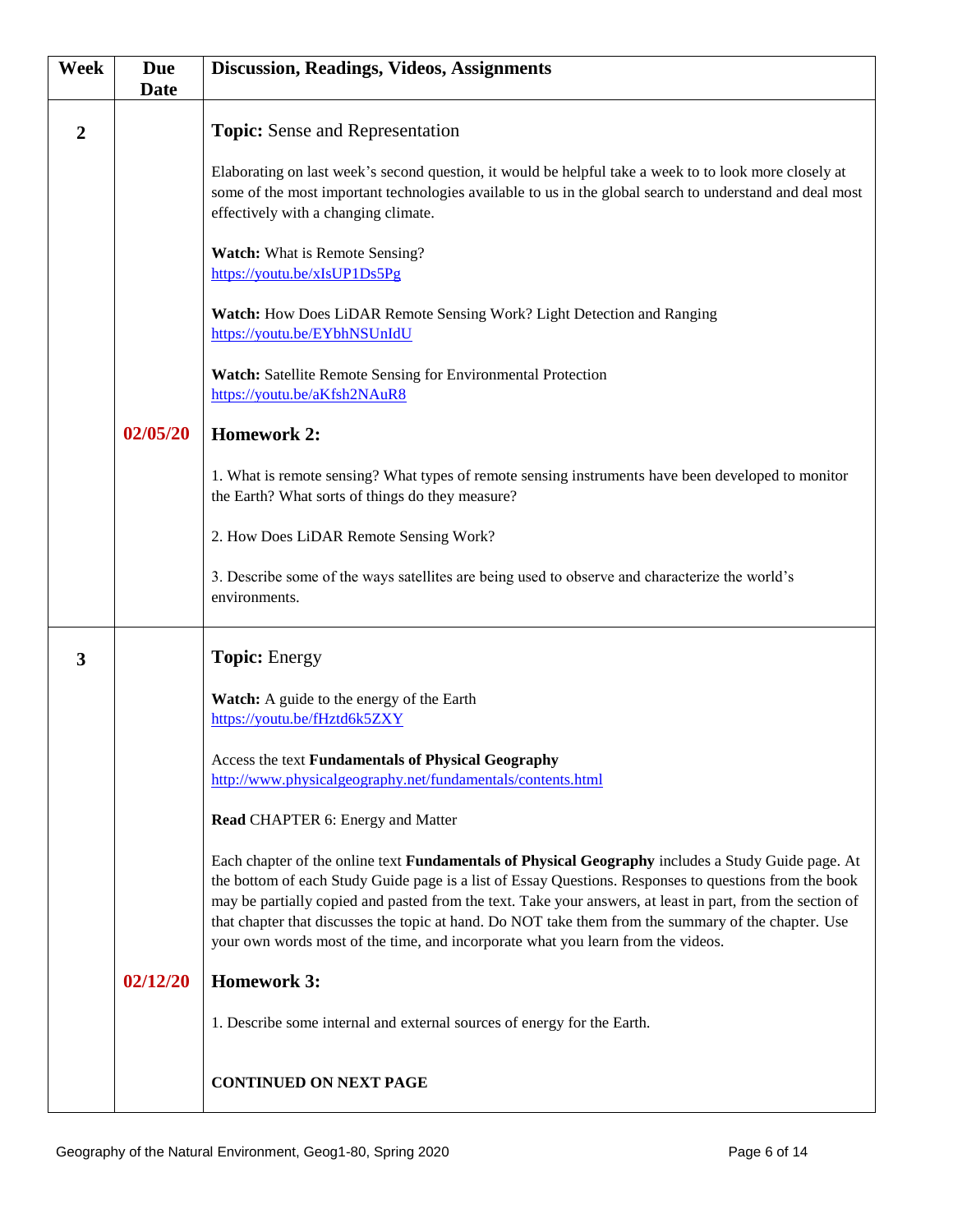| Week | <b>Due</b>  | <b>Discussion, Readings, Videos, Assignments</b>                                                                                                                 |
|------|-------------|------------------------------------------------------------------------------------------------------------------------------------------------------------------|
|      | <b>Date</b> |                                                                                                                                                                  |
|      |             | Chapter 6 Essay Questions 3, 4, 5, 6, 7, 9, 10, 11, 12:                                                                                                          |
|      |             | 6.3. How do the three mechanisms of conduction, convection and radiation move energy from one place                                                              |
|      |             | to another?<br>6.4. Outline the three laws of thermodynamics.                                                                                                    |
|      |             | 6.5. What is radiation? How is it created? What factors determine its quantity and quality?                                                                      |
|      |             | 6.6. Define the Stefan-Boltzmann Law. What does it describe?                                                                                                     |
|      |             | 6.7. Define Wien's Law. What does it describe?<br>6.9. How does the Sun create the energy that drives most systems on the Earth?                                 |
|      |             | 6.10. How does the tilt of the Earth's axis influence the annual solar insolation received at a site located                                                     |
|      |             | at 50 degrees North latitude?<br>6.11. What influence does Earth rotation have on solar insolation received at the equator?                                      |
|      |             | 6.12. How does angle of incidence control the intensity of solar radiation received at the Earth's surface?                                                      |
|      |             |                                                                                                                                                                  |
| 4    |             | <b>Topic:</b> Endeavors in Science                                                                                                                               |
|      |             |                                                                                                                                                                  |
|      |             | Let's take a break from the textbook this week.                                                                                                                  |
|      |             | Watch: Look through the many pages of videos available at the following address.                                                                                 |
|      |             | Use the 'next page' button at the bottom of each page to access additional pages.                                                                                |
|      |             | http://ww2.kqed.org/quest/tag/tag-video/                                                                                                                         |
|      | 02/19/20    | <b>Homework 4:</b>                                                                                                                                               |
|      |             | Choose any five videos, and (using at least 1/2 of a page per video), write a summary and brief discussion                                                       |
|      |             | of what you found most interesting about each of them and any questions they bring to mind. Indicate                                                             |
|      |             | the title of each video as subheadings. Make sure to look through a few pages before making your<br>selections. Don't just stick with the first couple of pages. |
|      |             |                                                                                                                                                                  |
|      |             |                                                                                                                                                                  |
| 5    |             | <b>Topic:</b> The Atmosphere                                                                                                                                     |
|      |             | Watch: Careers In Atmospheric Science                                                                                                                            |
|      |             | https://youtu.be/Fk-uqrXkkG8                                                                                                                                     |
|      |             | Access the text Fundamentals of Physical Geography                                                                                                               |
|      |             | http://www.physicalgeography.net/fundamentals/contents.html                                                                                                      |
|      |             | <b>Read CHAPTER 7: Introduction to the Atmosphere</b>                                                                                                            |
|      | 02/26/20    | <b>Homework 5:</b>                                                                                                                                               |
|      |             | 1. Describe the career(s) in atmospheric science from in the video that you find most interesting.                                                               |
|      |             | <b>CONTINUED ON NEXT PAGE</b>                                                                                                                                    |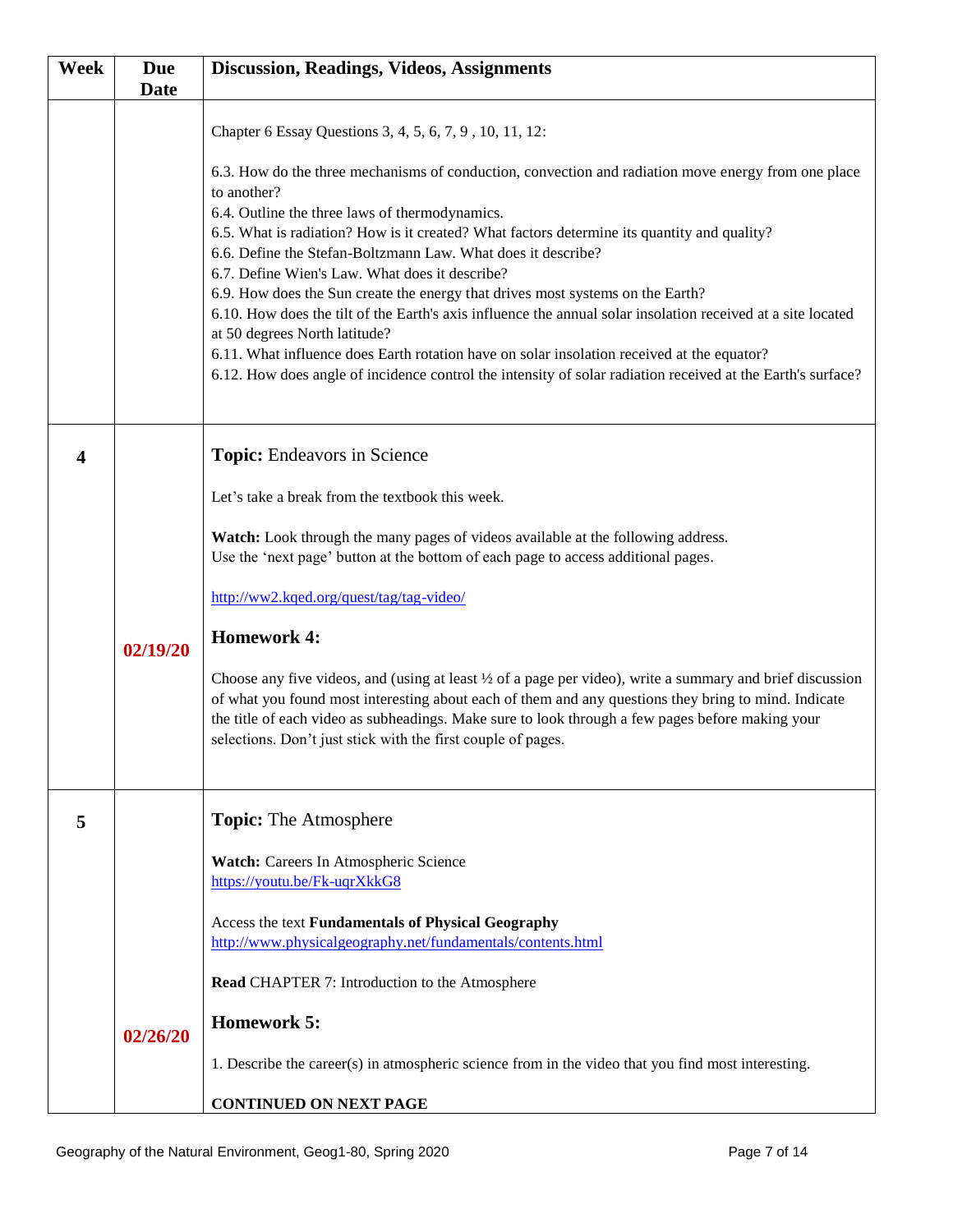| <b>Week</b> | <b>Due</b>  | <b>Discussion, Readings, Videos, Assignments</b>                                                                                                                                                                                                                                                                                                                                                                                                                                                                                                                                                                                                                                                                                                                                                                              |
|-------------|-------------|-------------------------------------------------------------------------------------------------------------------------------------------------------------------------------------------------------------------------------------------------------------------------------------------------------------------------------------------------------------------------------------------------------------------------------------------------------------------------------------------------------------------------------------------------------------------------------------------------------------------------------------------------------------------------------------------------------------------------------------------------------------------------------------------------------------------------------|
|             | <b>Date</b> |                                                                                                                                                                                                                                                                                                                                                                                                                                                                                                                                                                                                                                                                                                                                                                                                                               |
|             |             | Chapter 7 Essay Questions 3, 4, 5, 6, 7, 10                                                                                                                                                                                                                                                                                                                                                                                                                                                                                                                                                                                                                                                                                                                                                                                   |
|             |             | 7.3. Why is ozone important for life on Earth? Where is it found and how is it formed? How is human<br>activity influencing this important atmospheric gas?<br>7.4. How is the incoming shortwave solar radiation from the Sun modified by the atmosphere and the<br>Earth's surface?<br>7.5. Describe the difference between the following two terms: heat and temperature.<br>7.6. Describe the shortwave radiation cascade as it relates to the Earth's energy balance.<br>7.7. Discuss how the Greenhouse Effect works. How has human activity over the last few centuries<br>enhanced this natural process? How will global warming change the environment of the Earth?<br>7.10. What is a hurricane? Where, when and why does it form? How is global warming likely to<br>influence hurricane intensity and frequency? |
| 6           |             | <b>Topic:</b> The Atmosphere                                                                                                                                                                                                                                                                                                                                                                                                                                                                                                                                                                                                                                                                                                                                                                                                  |
|             |             | Watch: Water Vapor Fuels Hurricane                                                                                                                                                                                                                                                                                                                                                                                                                                                                                                                                                                                                                                                                                                                                                                                            |
|             |             | https://ca.pbslearningmedia.org/resource/nves.sci.earth.hurricane/water-vapor-fuels-hurricanes/                                                                                                                                                                                                                                                                                                                                                                                                                                                                                                                                                                                                                                                                                                                               |
|             |             | Watch: NOVA: Earth From Space   Monitoring Earth's Water Vapor<br>https://ca.pbslearningmedia.org/resource/nves.sci.earth.vapor/monitoring-earths-water-vapor                                                                                                                                                                                                                                                                                                                                                                                                                                                                                                                                                                                                                                                                 |
|             | 03/04/20    | Homework 6:                                                                                                                                                                                                                                                                                                                                                                                                                                                                                                                                                                                                                                                                                                                                                                                                                   |
|             |             | 1. What is the primary function of the Aqua satellite? How does it monitor the production of water<br>vapor?<br>2. Why might molecules of water vapor be described as "little mobile solar collectors"?<br>3. Describe the role of the Sun in the formation of thunderstorms.<br>4. What is a geostationary orbit? Why do you think it would be useful to have a satellite remain in orbit<br>over one point on Earth? Why do scientists combine data from multiple satellites in geostationary orbit?<br>5. Explain how topography, latitude, and other factors combine to change the impact of water vapor<br>regionally.                                                                                                                                                                                                   |
|             |             | Chapter 7 Essay Questions 13, 15, 21                                                                                                                                                                                                                                                                                                                                                                                                                                                                                                                                                                                                                                                                                                                                                                                          |
|             |             | 7.13. Discuss the formation and characteristics of the various types of thunderstorms.<br>7.15. What factors are responsible for the altered micro-climate of urban areas?<br>7.21. Why do urban areas have more energy available for the creation of sensible heat than rural areas?                                                                                                                                                                                                                                                                                                                                                                                                                                                                                                                                         |
| 7           |             | <b>Topic: Climate</b>                                                                                                                                                                                                                                                                                                                                                                                                                                                                                                                                                                                                                                                                                                                                                                                                         |
|             |             | Watch: NOVA: Extreme Ice   Ice-Core Record of Climate<br>https://ca.pbslearningmedia.org/resource/nvei.sci.earth.climate/ice-core-record-of-climate/                                                                                                                                                                                                                                                                                                                                                                                                                                                                                                                                                                                                                                                                          |
|             |             | Watch: NASA   The Ocean: A Driving Force for Weather and Climate<br>https://youtu.be/6vgvTeuoDWY                                                                                                                                                                                                                                                                                                                                                                                                                                                                                                                                                                                                                                                                                                                              |
|             |             | <b>CONTINUED ON NEXT PAGE</b>                                                                                                                                                                                                                                                                                                                                                                                                                                                                                                                                                                                                                                                                                                                                                                                                 |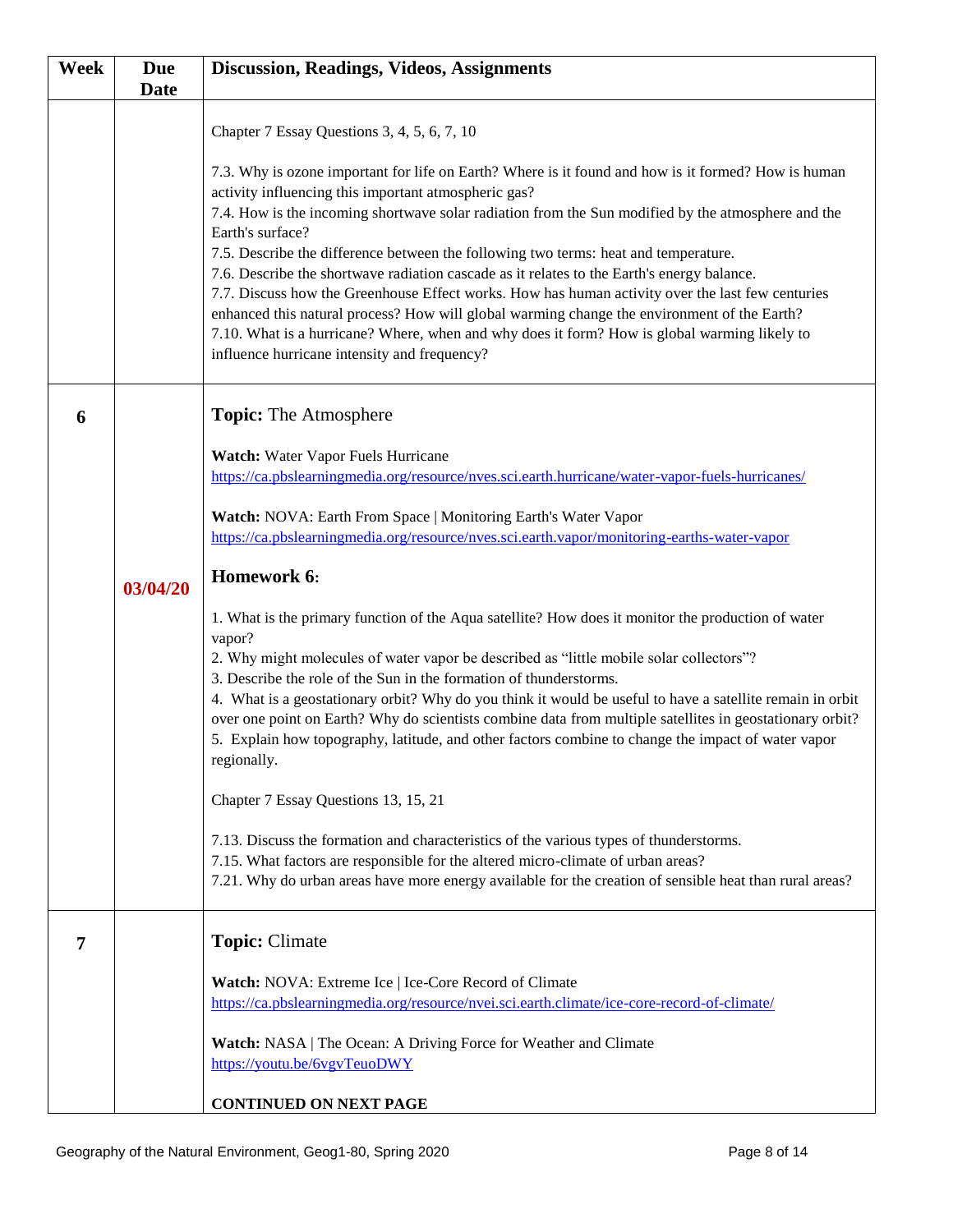| <b>Due</b><br><b>Date</b> | <b>Discussion, Readings, Videos, Assignments</b>                                                                                                                                                                                                                                                                                                                                                                                                                                                                                                                                                                                                                                                                                                                                                                                                                                                                                                                                                                                                                                                             |
|---------------------------|--------------------------------------------------------------------------------------------------------------------------------------------------------------------------------------------------------------------------------------------------------------------------------------------------------------------------------------------------------------------------------------------------------------------------------------------------------------------------------------------------------------------------------------------------------------------------------------------------------------------------------------------------------------------------------------------------------------------------------------------------------------------------------------------------------------------------------------------------------------------------------------------------------------------------------------------------------------------------------------------------------------------------------------------------------------------------------------------------------------|
| 03/11/20                  | <b>Watch:</b> What is a Climate Model?<br>https://youtu.be/bkcrH9tYv8g<br><b>Homework 7:</b><br>1. What is an ice core?<br>2. What happened to the level of carbon dioxide in the atmosphere about 125,000 years ago?<br>3. What precisely is the relationship between greenhouse gases, global temperatures, and sea level?                                                                                                                                                                                                                                                                                                                                                                                                                                                                                                                                                                                                                                                                                                                                                                                 |
|                           | 4. Why would it be wrong to claim that the Earth's climate concerns the atmosphere alone?<br>5. How do climate models work?                                                                                                                                                                                                                                                                                                                                                                                                                                                                                                                                                                                                                                                                                                                                                                                                                                                                                                                                                                                  |
|                           | <b>Topic:</b> The Hydrosphere<br>Watch: Is the world's fresh water supply running out?<br>https://youtu.be/iVcTQdOJMMw<br><b>Watch:</b> Water Resource Management<br>https://youtu.be/odngssDFMrU<br><b>Optional:</b><br>The Three Gorges Dam [Gary Pereira]<br>https://youtu.be/pPKV_GTI4gk<br>Optional:<br>The Three Gorges [Gary Pereira]<br>https://youtu.be/yQ7lrqE_bKU<br>Access the text Fundamentals of Physical Geography<br>http://www.physicalgeography.net/fundamentals/contents.html<br>Read CHAPTER 8: Introduction to the Hydrosphere<br>I worked for a couple of years for the National Operational Hydrologic Remote Sensing Center, or<br>NOHRSC:<br>https://www.nohrsc.noaa.gov<br>NOHRSC is NOAA's "source for snow information" and other hydrological data products and models.<br>Every winter day, several satellite datasets are downloaded to this facility and analyzed, and by evening<br>a variety of maps and graphs are generated and uploaded onto the Internet for use by regional<br>hydrological agencies, businesses, and others to inform their own work and decisions. |
|                           | <b>CONTINUED ON NEXT PAGE</b>                                                                                                                                                                                                                                                                                                                                                                                                                                                                                                                                                                                                                                                                                                                                                                                                                                                                                                                                                                                                                                                                                |
|                           |                                                                                                                                                                                                                                                                                                                                                                                                                                                                                                                                                                                                                                                                                                                                                                                                                                                                                                                                                                                                                                                                                                              |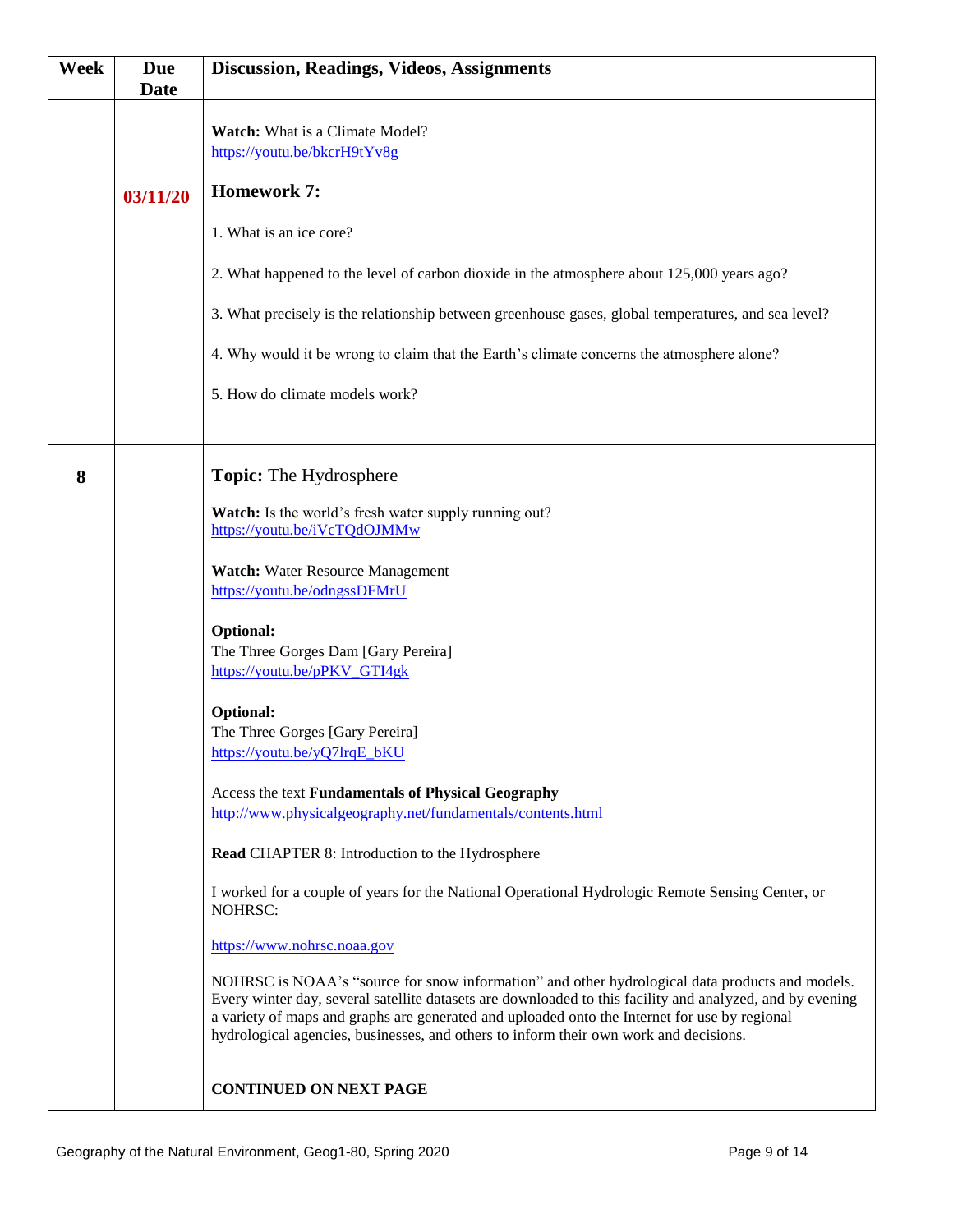| Week | <b>Due</b><br><b>Date</b> | <b>Discussion, Readings, Videos, Assignments</b>                                                                                                                                                                                                                                                                                                                                                                                                                                                                        |
|------|---------------------------|-------------------------------------------------------------------------------------------------------------------------------------------------------------------------------------------------------------------------------------------------------------------------------------------------------------------------------------------------------------------------------------------------------------------------------------------------------------------------------------------------------------------------|
|      |                           | One important variable that has to be mapped is called 'snow water equivalent', or SWE: the liquid<br>water equivalent of a given volume of snow. This can be checked on the ground at various points using<br>automated 'snow pillows' and other devices, but it can also be checked from above. NOAA pilots run<br>low altitude flight-lines over snow with instruments that estimate SWE by measuring the degree to<br>which the natural radioactivity of the ground beneath is dampened, or attenuated by the snow. |
|      | 03/18/20                  | <b>Homework 8:</b>                                                                                                                                                                                                                                                                                                                                                                                                                                                                                                      |
|      |                           | 1. What is an aquifer, and what is the current state of aquifers around the world? Where is the problem<br>worst?                                                                                                                                                                                                                                                                                                                                                                                                       |
|      |                           | 2. What are some of the careers described in the video on water resources management?                                                                                                                                                                                                                                                                                                                                                                                                                                   |
|      |                           | Chapter 8 Essay Questions 1, 3, 4, 5:                                                                                                                                                                                                                                                                                                                                                                                                                                                                                   |
|      |                           | 8.1. What is streamflow? How can it be expressed in a mathematical model? Describe the effect of an<br>intense 1 hour storm on streamflow over 24 hours using a hydrograph.<br>8.3. Discuss the movement of water into soils. How and why does infiltration vary with time?<br>8.4. Why does runoff occur?<br>8.5. What forces influence the storage of water in the soil matrix?                                                                                                                                       |
| 9    |                           | <b>Topic:</b> The Hydrosphere                                                                                                                                                                                                                                                                                                                                                                                                                                                                                           |
|      |                           | Access the text Fundamentals of Physical Geography<br>http://www.physicalgeography.net/fundamentals/contents.html                                                                                                                                                                                                                                                                                                                                                                                                       |
|      |                           | Read CHAPTER 8: Introduction to the Hydrosphere                                                                                                                                                                                                                                                                                                                                                                                                                                                                         |
|      |                           | Watch: The Water Cycle<br>https://youtu.be/al-do-HGuIk                                                                                                                                                                                                                                                                                                                                                                                                                                                                  |
|      |                           | Watch: Calaveras Reservoir [Gary Pereira]<br>https://youtu.be/ EqehbxjfUk                                                                                                                                                                                                                                                                                                                                                                                                                                               |
|      | 03/25/20                  | <b>Homework 9:</b>                                                                                                                                                                                                                                                                                                                                                                                                                                                                                                      |
|      |                           | 1. Describe the global water cycle in terms of flows and stores.                                                                                                                                                                                                                                                                                                                                                                                                                                                        |
|      |                           | 2. What are the sources of our local water? Details, please. You'll need to search online to find this.                                                                                                                                                                                                                                                                                                                                                                                                                 |
|      |                           | 3. Why was the new Calaveras Reservoir Dam designed to hold up to four times as much water as it is<br>currently holding?                                                                                                                                                                                                                                                                                                                                                                                               |
|      |                           | <b>CONTINUED ON NEXT PAGE</b>                                                                                                                                                                                                                                                                                                                                                                                                                                                                                           |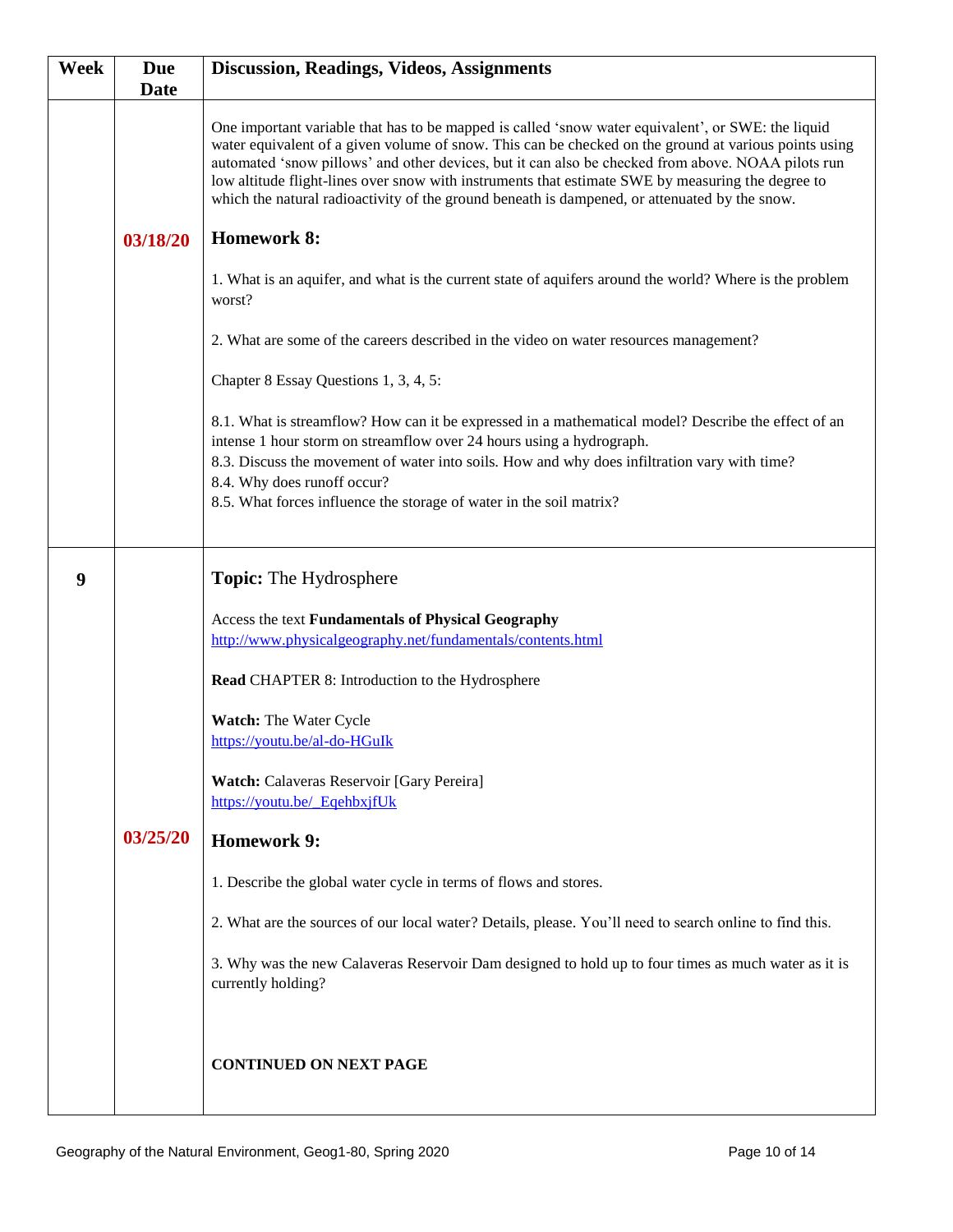| <b>Week</b> | <b>Due</b>  | <b>Discussion, Readings, Videos, Assignments</b>                                                                                                                                                                                                                                                                                                                                                                                                                                                                                                                                                                                                                                         |
|-------------|-------------|------------------------------------------------------------------------------------------------------------------------------------------------------------------------------------------------------------------------------------------------------------------------------------------------------------------------------------------------------------------------------------------------------------------------------------------------------------------------------------------------------------------------------------------------------------------------------------------------------------------------------------------------------------------------------------------|
|             | <b>Date</b> | Chapter 8 Essay Questions 7, 10, 12, 16                                                                                                                                                                                                                                                                                                                                                                                                                                                                                                                                                                                                                                                  |
|             |             | 8.7. Describe the mathematical equation used to model stream discharge.<br>8.10. What is potential evapotranspiration and how does it differ from actual evapotranspiration? What<br>factors control the rate at which water leaves the Earth's surface by way of evaporation and<br>transpiration?<br>8.12. Explain how relative humidity is measured.<br>8.16. Discuss how tides form. What is the difference between a Neap and Spring tide? Explain diurnal,<br>semidurinal, and mixed tides.                                                                                                                                                                                        |
| 10          | 04/01/20    | <b>Recess</b>                                                                                                                                                                                                                                                                                                                                                                                                                                                                                                                                                                                                                                                                            |
| 11          |             | <b>Topic:</b> The Biosphere                                                                                                                                                                                                                                                                                                                                                                                                                                                                                                                                                                                                                                                              |
|             |             | Watch: Plants Affect the Atmosphere<br>https://ca.pbslearningmedia.org/resource/nves.sci.earth.atmosphere/plants-affect-the-atmosphere/                                                                                                                                                                                                                                                                                                                                                                                                                                                                                                                                                  |
|             |             | Read CHAPTER 9: Introduction to the Biosphere                                                                                                                                                                                                                                                                                                                                                                                                                                                                                                                                                                                                                                            |
|             |             | Most life on Earth gets its energy from the sun, either directly or indirectly, via an evolved set of<br>processes called photosynthesis and respiration. Carbon dioxide is required, and water and oxygen are<br>released, globally, on a massive scale. Living things therefore are key determinants of just how much<br>carbon is in the atmosphere, and so they are largely responsible for the sort of climate that has evolved<br>on this planet. In order to fully understand climate, we have to understand life. We can change the<br>direction that the world climate takes in the future, one way or another, depending on how well we<br>understand and treat living things. |
|             | 04/08/20    | <b>Homework 10:</b>                                                                                                                                                                                                                                                                                                                                                                                                                                                                                                                                                                                                                                                                      |
|             |             | 1. What primary components of Earth's atmosphere do plants modify through photosynthesis and<br>respiration?<br>2. How do photosynthesis and respiration relate to one another?<br>3. How have plants contributed to making Earth a habitable planet?<br>4. Describe how Earth's atmosphere changes over the course of 24 hours.<br>5. Why does the Amazon rainforest have such a dramatic impact on the atmosphere?<br>Chapter 9 Essay Questions 2, 3, 5, 9, 10                                                                                                                                                                                                                         |
|             |             | 9.2. Compare and contrast the function and structure of the grazing and detritus food chain.<br>9.3. What is an ecosystem? How does it differ from a community? What are some of its important<br>components?<br>9.5. Explain in detail how energy moves through the grazing food chain and the detritus food chain.<br>Also, discuss how these food chains are related to each other and are necessary for the cycling of<br>nutrients in an ecosystem.<br>9.9. What are some of the major components of ecosystems? How are these components related to each<br>other?<br>9.10. Describe how energy flows through ecosystems.                                                          |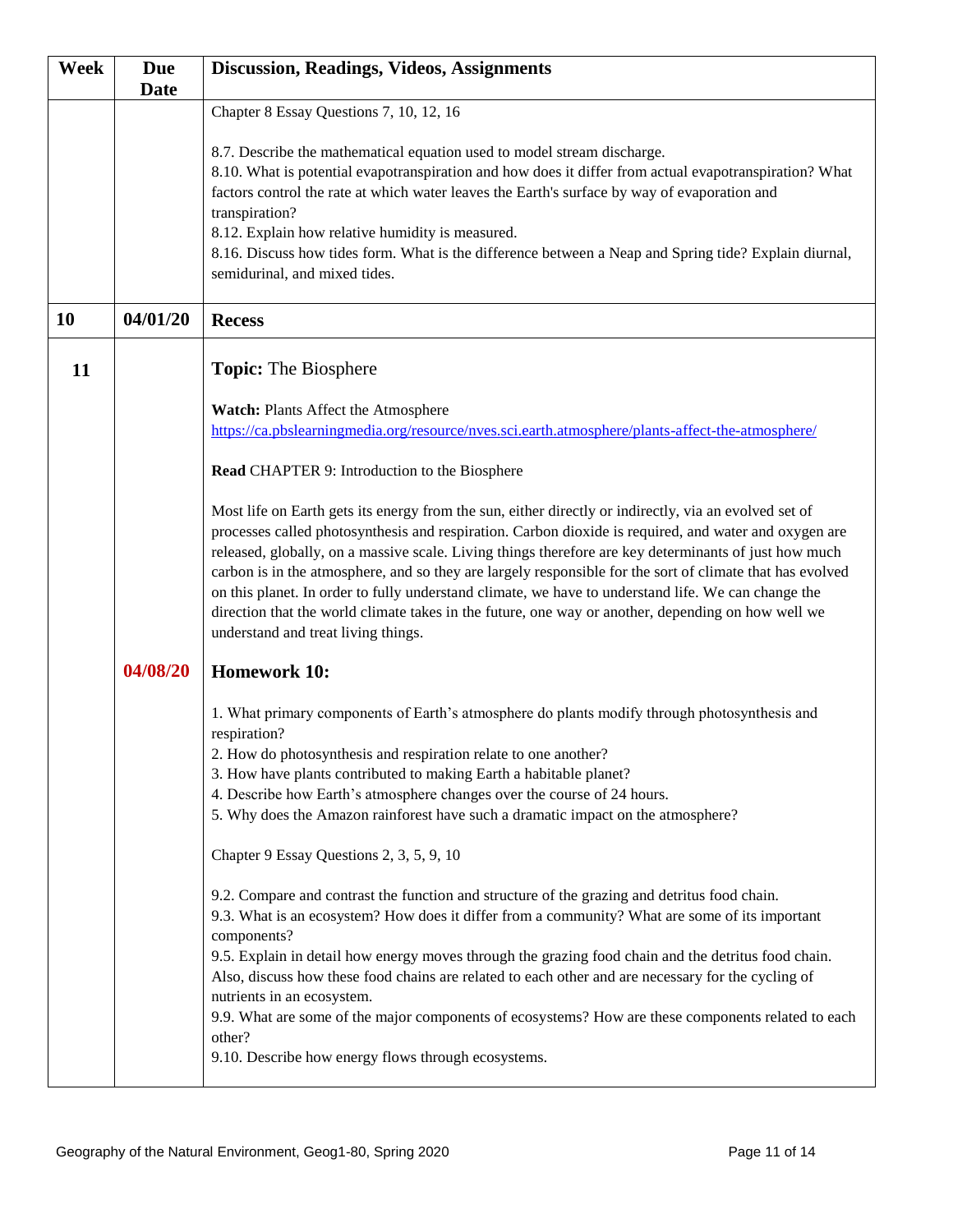| Week | <b>Due</b><br><b>Date</b> | <b>Discussion, Readings, Videos, Assignments</b>                                                                                                                                                                                                                                                                                                                                                                                                                                                                                       |
|------|---------------------------|----------------------------------------------------------------------------------------------------------------------------------------------------------------------------------------------------------------------------------------------------------------------------------------------------------------------------------------------------------------------------------------------------------------------------------------------------------------------------------------------------------------------------------------|
| 12   |                           | <b>Topic:</b> The Biosphere                                                                                                                                                                                                                                                                                                                                                                                                                                                                                                            |
|      |                           | Read CHAPTER 9: Introduction to the Biosphere                                                                                                                                                                                                                                                                                                                                                                                                                                                                                          |
|      |                           | Watch: NOVA: Earth From Space   Lightning Produces Nitrates<br>https://ca.pbslearningmedia.org/resource/nves.sci.earth.nitrate/lightning-produces-nitrates/                                                                                                                                                                                                                                                                                                                                                                            |
|      |                           | Besides a source of energy and water, life depends on the presence of a few other elements, particularly<br>nitrogen. Most living things cannot get this nitrogen directly from the air; they get it indirectly from<br>specialized microbes, as well as from lightning. Another direct link between the biosphere and the<br>atmosphere that most of us are unaware of.                                                                                                                                                               |
|      | 04/15/20                  | <b>Homework 11:</b>                                                                                                                                                                                                                                                                                                                                                                                                                                                                                                                    |
|      |                           | 1. On average, how many lightning strikes occur on Earth each second?<br>2. How does lightning produce nitrate?                                                                                                                                                                                                                                                                                                                                                                                                                        |
|      |                           | 3. Why is nitrate important for living things?                                                                                                                                                                                                                                                                                                                                                                                                                                                                                         |
|      |                           | 4. How does nitrate produced in clouds end up in human bodies?                                                                                                                                                                                                                                                                                                                                                                                                                                                                         |
|      |                           | Chapter 9 Essay Questions 11, 14, 4:<br>9.11. Discuss the term dispersal. Include in your answer an explanation of why organisms want to                                                                                                                                                                                                                                                                                                                                                                                               |
|      |                           | disperse, and how organisms accomplish this life-cycle strategy.                                                                                                                                                                                                                                                                                                                                                                                                                                                                       |
|      |                           | 9.14. Compare and contrast the characteristics (climate, plant types, animal life, soil types, etc.) of the<br>following biomes: Tundra, Temperate Deciduous Forest, Desert, and Tropical Rainforest.                                                                                                                                                                                                                                                                                                                                  |
|      |                           | 9.4. Evolution describes the process by which species come to possess adaptations. In an essay, describe<br>how evolution works through natural selection, spatial isolation, and gene mutation.                                                                                                                                                                                                                                                                                                                                       |
| 13   |                           | <b>Topic:</b> The Lithosphere                                                                                                                                                                                                                                                                                                                                                                                                                                                                                                          |
|      |                           | Access via CANVAS (Files): StayingSafeWhereTheEarthShakes_BayArea.pdf<br>PuttingDownRootsInEarthquakeCountry_BayArea.pdf                                                                                                                                                                                                                                                                                                                                                                                                               |
|      |                           | Read: CHAPTER 10: Introduction to the Lithosphere                                                                                                                                                                                                                                                                                                                                                                                                                                                                                      |
|      | 04/22/20                  | <b>Homework 12:</b>                                                                                                                                                                                                                                                                                                                                                                                                                                                                                                                    |
|      |                           | 1. In an essay, describe steps that should be taken before, during, and after a major destructive<br>earthquake, from the perspective of you as a family member and/or neighbor, public servant, health care<br>worker, business officer, planner, etc. in order to reduce suffering and loss. In other words, I want to<br>know more than just what you would do for yourself during and immediately after the earthquake. I also<br>want to know about long-term planning, and about the long-term aftermath.                        |
|      |                           | Assume that the earthquake has caused casualties, and that people around you are in need of first aid, at<br>the very least. Assume that gas lines are ruptured, that electricity is off, and that communications via cell<br>phone is unreliable. Assume that you have the ability to move and do things. You may be at work, or<br>school, at home or on the streets. You may fictionalize your account, with specifics, or you may write in<br>the manner of the USGS documents. This essay should take at least a couple of pages. |
|      |                           | <b>CONTINUED ON NEXT PAGE</b>                                                                                                                                                                                                                                                                                                                                                                                                                                                                                                          |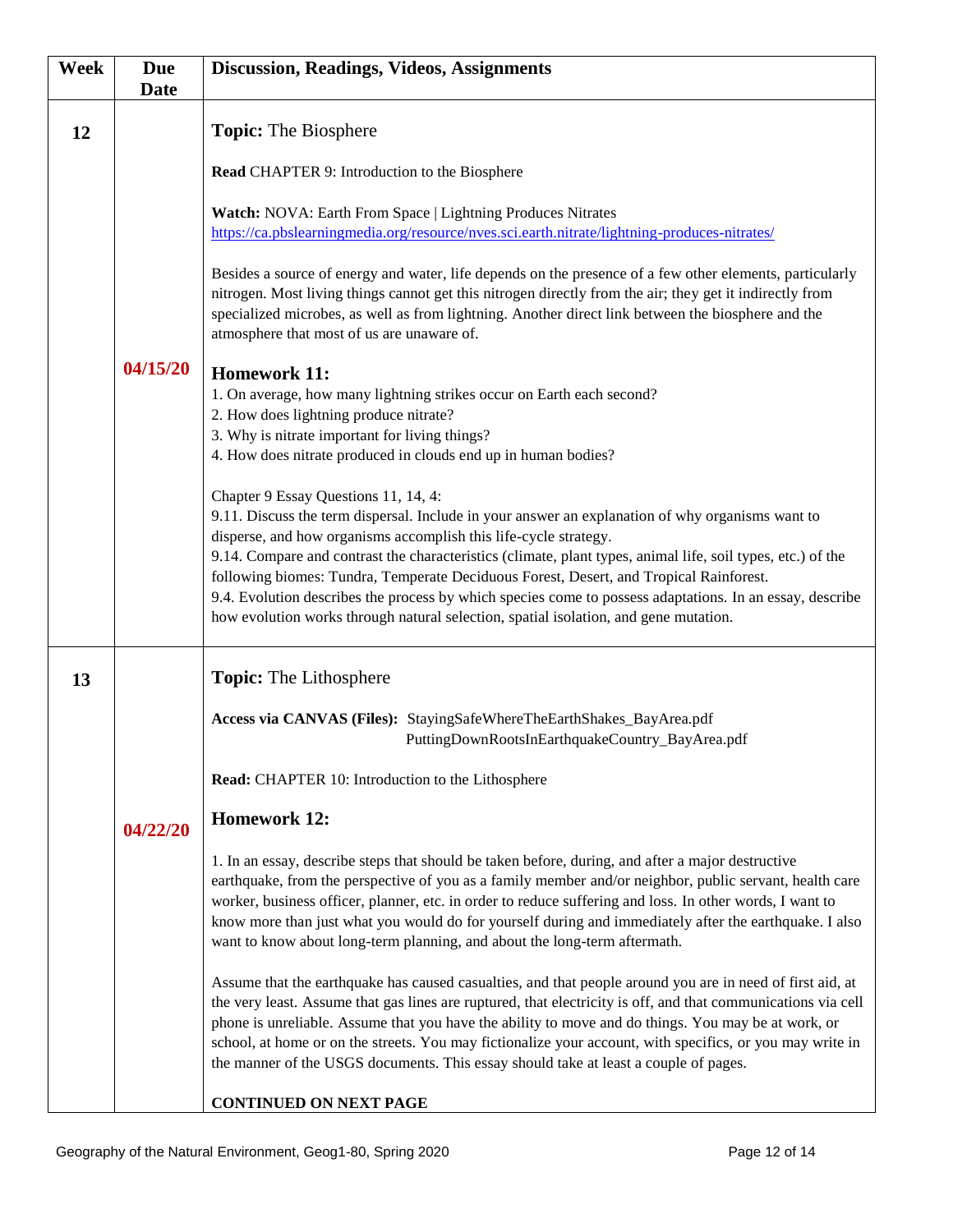| Week | <b>Due</b><br><b>Date</b> | <b>Discussion, Readings, Videos, Assignments</b>                                                                                                                                                                                                                                                                                                                                                                                                                                                                                                                                                                                                                                                                                                                                                                                                                                                                                                   |
|------|---------------------------|----------------------------------------------------------------------------------------------------------------------------------------------------------------------------------------------------------------------------------------------------------------------------------------------------------------------------------------------------------------------------------------------------------------------------------------------------------------------------------------------------------------------------------------------------------------------------------------------------------------------------------------------------------------------------------------------------------------------------------------------------------------------------------------------------------------------------------------------------------------------------------------------------------------------------------------------------|
|      |                           | Chapter 10 Essay Questions 6, 12, 13, 14:<br>10.6. What geologic features are found at the boundaries of tectonic plates? Briefly explain how plate<br>tectonics is responsible for their formation or occurrence.<br>10.12. Describe the various layers that make up the solid Earth.<br>10.13. Describe the various physiological features associated with the ocean basins.<br>10.14. What is a volcano? Where and why do they form? Describe the five different types of volcanoes.                                                                                                                                                                                                                                                                                                                                                                                                                                                            |
| 14   |                           | <b>Topic:</b> The Lithosphere                                                                                                                                                                                                                                                                                                                                                                                                                                                                                                                                                                                                                                                                                                                                                                                                                                                                                                                      |
|      |                           | Read: CHAPTER 10: Introduction to the Lithosphere                                                                                                                                                                                                                                                                                                                                                                                                                                                                                                                                                                                                                                                                                                                                                                                                                                                                                                  |
|      | 04/29/20                  | <b>Homework 13:</b>                                                                                                                                                                                                                                                                                                                                                                                                                                                                                                                                                                                                                                                                                                                                                                                                                                                                                                                                |
|      |                           | Essay Questions 17, 20, 21, 25, 28, 32, 33, 34                                                                                                                                                                                                                                                                                                                                                                                                                                                                                                                                                                                                                                                                                                                                                                                                                                                                                                     |
|      |                           | 10.17. Outline the various processes of physical, chemical, or biological weathering.<br>10.20. Describe the physical characteristics of a location that would favor each of the following types of<br>mass movements: rock fall, rockslide, mudflow, slump, and creep.<br>10.21. What is a glacier? What conditions are necessary for a glacier to form? Why did continental<br>glaciers form over certain specific regions of the North American continent?<br>10.25. How do glaciers influence the surface configuration of the Earth by way of erosion and<br>deposition?<br>10.28. How does beach drift and longshore drift move sediment along coastlines?<br>10.32. Describe some of the landforms common to environments influenced by eolian processes.<br>10.33. Describe some the important characteristics of soil.<br>10.34. What five factors are important in pedogenesis? Explain. Outline how the pedogenic processes<br>operate. |
| 15   |                           | <b>Topic:</b> The Oceans                                                                                                                                                                                                                                                                                                                                                                                                                                                                                                                                                                                                                                                                                                                                                                                                                                                                                                                           |
|      |                           | Watch: Nutrients from Deep-Sea Vents<br>https://ca.pbslearningmedia.org/resource/nves.sci.earth.hydro/nutrients-from-deep-sea-vents/                                                                                                                                                                                                                                                                                                                                                                                                                                                                                                                                                                                                                                                                                                                                                                                                               |
|      |                           | Watch: Deep-sea mining could transform the globe<br>https://youtu.be/IYKaKeJv2dQ                                                                                                                                                                                                                                                                                                                                                                                                                                                                                                                                                                                                                                                                                                                                                                                                                                                                   |
|      |                           | Watch: The Next Frontier in Mining: Deep Sea Exploitation in the Pacific<br>https://youtu.be/PuEXmFQEJpw                                                                                                                                                                                                                                                                                                                                                                                                                                                                                                                                                                                                                                                                                                                                                                                                                                           |
|      |                           | Countries bordered by oceans often claim an exclusive economic zone that extends far out to sea. Many<br>of these waters are disputed among various nations (e.g., the South China Sea). Fissures along plate<br>boundaries and hotspots in the deep ocean bring minerals up from deep beneath the crust. Many islands<br>and seamounts associated with such processes have abundant minerals in their seabed. Unknown forms<br>of life, that we have barely begun to understand, exist in these environments as well.<br><b>CONTINUED ON NEXT PAGE</b>                                                                                                                                                                                                                                                                                                                                                                                            |